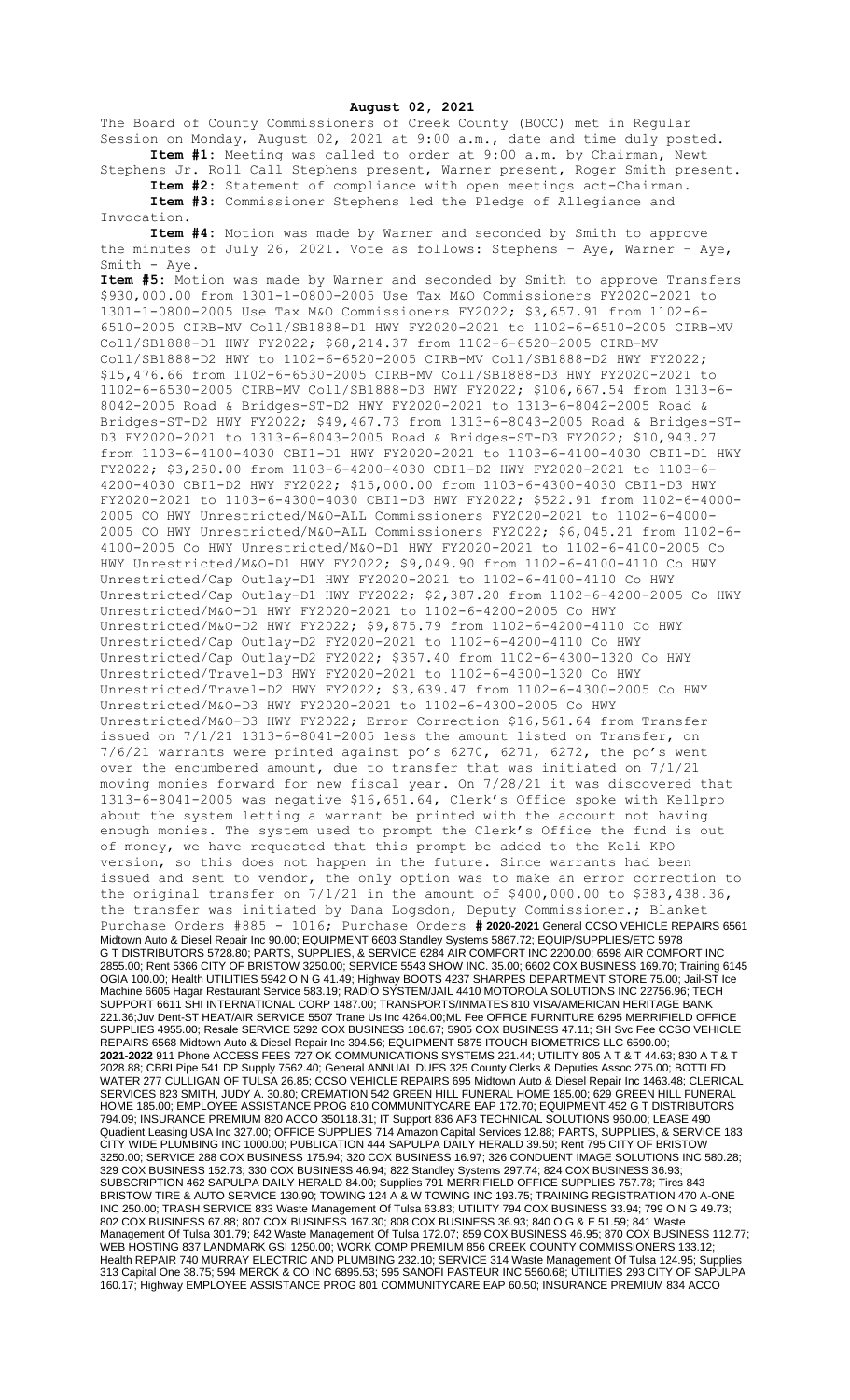134796.69; SERVICE CONTRACT 141 ATLINK SERVICES LLC 324.95; Stock pile 210 GRANT, JIMMEY OR CAROLYN 120.00; SUPPLIES 242 Capital One 82.04; 701 B & C BUSINESS PRODUCTS INC 392.77; Utilities 71 O G & E 163.98; 89 DRUMRIGHT UTILITIES 42.85; 181 O G & E 641.99; Hwy-ST OIL 551 FROST OIL COMPANY 1369.57; PARTS 700 AMERIFLEX HOSE & ACCESSORIES 32.40; 800 JO-CO EQUIPMENT 736.60; ROAD MATERIAL 69 THE QUAPAW COMPANY 16312.95; SUPPLIES 173 Capital One 71.61; TRAVEL 796 Best Western 89.99; UTILITY 159 O N G 97.25; Jail-ST AIR CONDITIONER 456 AIRCO SERVICE INC 1573.25; CCJ MAINTENANCE 216 ATWOODS 129.99; INSPECTION 812 FIRETROL 692.76; NAT GAS/ JAIL 730 Symmetry Energy Solutions LLC 505.13; RENTAL 193 ECOLAB 144.95; TRASH SERVICE 832 Waste Management Of Tulsa 661.29; Juv Dent-ST CABLE 861 DISH NETWORK 112.96; Equip Rental 811 AAA RENTAL & TOOL SALES 315.00; JUVENILE DETENTION 682 Amazon Capital Services 25.69; 735 MERRIFIELD OFFICE SUPPLIES 336.88; LIGHT BULBS 813 BROKEN ARROW ELECTRIC SUPPLY INC 334.18; LOCKS 737 Amazon Capital Services 21.80; PHONE & INTERNET SERVICES 726 A T & T 559.37; PLUMBING SERVICES 703 CREEK ENVIRONMENTAL SOLUTIONS LLC 495.00; 711 CREEK ENVIRONMENTAL SOLUTIONS LLC 902.00; UTILITIES GAS SERVICES 736 O N G 170.56; ML Fee OFFICE FURNITURE 562 MERRIFIELD OFFICE SUPPLIES 360.00; Planning/Zoning MONTHLY CHARGES 55 Quadient Leasing USA Inc 167.11; SUPPLIES 857 MERRIFIELD OFFICE SUPPLIES 267.84; UTILITY 803 COX BUSINESS 50.91; Resale LABOR 867 WACOM SYSTEMS 35.00; Mowing 572 DIAMOND E LAND SERVICE LLC 1090.00; SERVICE 366 TM CONSULTING INC 65.00; Supplies 361 POSTER COMPLIANCE CENTER 67.95; 685 MERRIFIELD OFFICE SUPPLIES 279.50; 693 J R W INC 318.00; 715 MERRIFIELD OFFICE SUPPLIES 160.18; RM&P SERVICE 291 CASTLECOM LLC 2036.00; SH Commissary Commissary 132 TIGER CORRECTIONAL 1525.46; SH Svc Fee FOOD FOR INMATES 106 TIGER CORRECTIONAL 5181.95; MEDICAL SERVICES/JAIL 863 Turn Key Health Clinics LLC 11393.30; Tax Refunds TAX CORRECTION 16 Lucky Joe Baize 3.05; 17 LERETTA LLC 438.00;Use-ST INSURANCE PREMIUM 831 ACCO 40000.00;. Vote as follows: Stephens – Aye, Warner - Aye, Smith - Aye.

**Item #6: NO DISCUSSION** of new business. (In accordance with the Open Meetings Act, Title 25 O.S.  $\S 311(A)$  (9), new business defined as any matter not known about or which could not have been reasonably foreseen within 24 hours of this meeting.

**Item #7:** Motion was made by Warner and seconded by Smith to approve CimTel and FiberLink's proposal to partner with Creek County to apply for NTIA Broadband Infrastructure Program funding to build high- speed broadband networks in Creek County, with the County serving as lead applicant. Jake Baldwin, CimTel spoke to the Board providing updated request and maps of the qualified areas with the county. We have approximately 1,600 residents that will benefit from this grant, with another 800 that would have to be selffunded by company, as they do not meet the qualification of grant. The maps presented identified portions of Drumright, Jennings, Oilton, S. 225<sup>th</sup> Ave & HWY 33, Mounds Area, Creek County Fairgrounds area and Pretty Water area. The current cost estimated is \$10,839,986.46. Stephens addressed concerns with the county being the lead applicant and the responsibility of the grant management, reporting and filing of required information. We need a list from you and FiberLink on what parts you will be responsible to provide the county. We need everything up front, so we have no surprises. Baldwin stated that the county would be the applicant and CimTel and FiberLink being the sub-recipients. The county would be responsible for overseeing the grant, semiannual reports are required, progress reports and close reports are also required. Both companies would supply information needed for reporting. Stephens discussed Barbara Albritton, INCOG Representative that would be assisting the county on this as well. Albritton stated the county would be the only one with access for the OK Grants account, along with the counties Sam's number and Dun's number. This has a considerable amount of work required with this grant input, financial information and environmental impact reports, Baldwin stated we would provide all and have the county review before submitting. Stephens stated a lot of this would require permits from the County and this would allow Glen Musser to be involved with the project/completion side. The Board asked for a checklist of what each company will be responsible for completing to Dana and Stephens for reporting purposes. Both companies have a meeting today with Andrew Goforth, Assistant District Attorney, Stephens requested that Dana and Barbara attend the meeting as well. Warner agreed with the administrative responsibility being presented to the board, as to what they companies will be responsible for. This grant would benefit the county residents in a way that may not happen for years to come. David Widdoes, FiberLink spoke briefly to the board. It is not our intent to burden the county, we will provide information needed for form 424, most are one line entry details, we will work with the county on items needed. With the counties willingness to participate in the grant, we have the best chance to provide access to residents that didn't have that opportunity with necessary broadband. Baldwin clarified that the proposed map only contains the locations that are clearly eligible under the grant, we picked up some LTD Broadband area as well in Drumright as they are not going to be able to provide services. There was discussion of the process for receiving funds and accounts that would need to be established at a future date. Baldwin addressed the issues with the census block and how this may have impacted areas to qualify with the current grant. The new Infrastructure grant was briefly discussed as well, it offers more funding for broadband. Baldwin stated they will be looking at all available funding. The Board asked what is the completion time for grant, the grant states one year with option to extend, we would be requesting extension of three years. FiberLink stated we would try to comply with the one year per grant and extension if needed. The Board stated we will have further discussion of this item, but request from each company the detail list of what you are going to be required to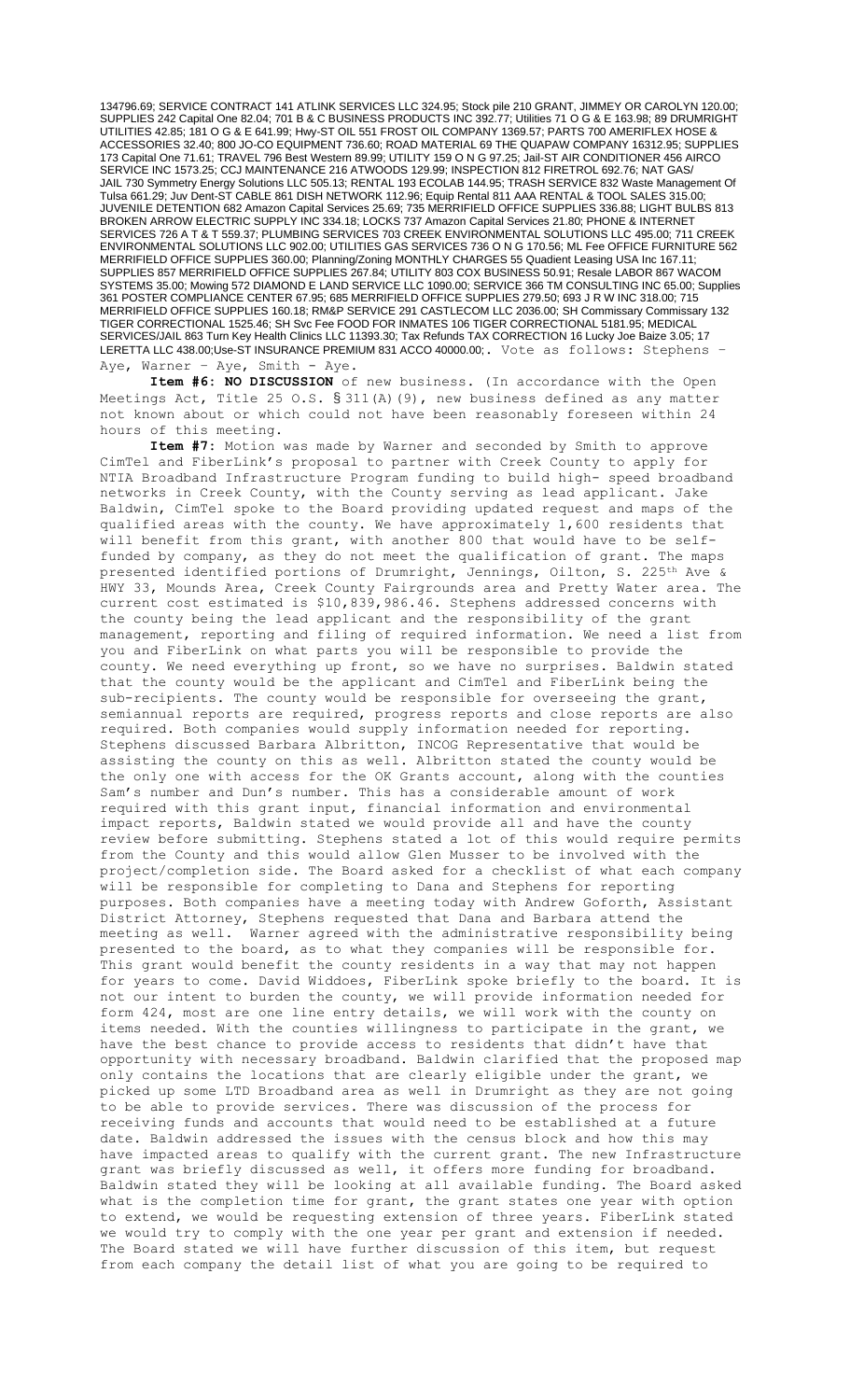provide Dana Logsdon and Newt Stephens for submission of reports. Vote as follows: Stephens – Aye, Warner – Aye, Smith - Aye.

**Item #8: DISCUSSION ONLY/NO ACTION** on setting date for a hearing on the merits and sending and publishing notice for the same on a petition for the county to maintain a section line road described as W. 131st St. S. proceeding west from 131st S. and Dugan Road intersection in District #1. Josh and Lindsey Castleman spoke to the Board about their request for the county to maintain a portion of their road. We have recently purchased property and we would like to ask that the county maintain the private road that has fifteen residents. Stephens stated I have driven the road and the proposed ¾ quarter of a miles requested the maintenance, leading to this portion of graveled road is pretty good, then gets to a single lane where the cost would be more than the people served. With the statue that the county uses, it states what best serves the most people. There would need to be some surveying and telephone poll setback issues and that just adds to cost. There was discussion from the Castleman's of the portion that is being maintained by property owners and what position is being requested. The portion doesn't create an opening for others and I don't think the current request is in the best interest of the county. The Board discussed the possibility of having a Rural Road Improvement District, along with the benefits. Warner stated I believe this would be the best maintenance option for you all, I would assist in any way I could. Our district has benefited from having this relationship with the Rural Road Improvement District.

**Item #9:** Motion was made by Warner and seconded by Smith to sign **Resolution#2021-105** Requesting Officers and **Resolution#2021-106** Receiving Officers for the Fire Departments for fiscal year 2021-2022. Mortazavi stated we have received the Fire Departments good standing report, all fifteen are in good standing. I am waiting for bonds and proof of insurance to be turned in. The bond requiring has been a bit of a challenge. Stephens stated he will speak at the next Chief meeting encouraging both requesting and receiving officers to be bonded, even though the statute only says Requisitioning and Receiving Officer, this just adds additional protection for them. Vote as follows: Stephens – Aye, Warner – Aye, Smith - Aye.

**Item #10:** Motion was made by Warner and seconded by Smith to sign Oil and Gas Lease between Creek County Board of County Commissioners and Little River Energy Company. Portion of land is with O.T. Drumright Blk 17, Lots 28- 32 and the SE/4 NW/4 NWW/4 of Section 5, T17N, R7E. Vote as follows: Stephens – Aye, Warner – Aye, Smith - Aye.

**Item #11: DISCUSSION ONLY/NO ACTION** to consider signing resolution for lease renewal for the County Road Maintenance and Equipment Revolving Fund. The Board requested that this be passed until September to review. Stephens will get with Dana Logsdon to place item back on agenda.

**Item #12:** Motion was made by Warner and seconded by Smith to sign **Resolution#2021-107** changing speed limit from 45 MPH to 35 MPH on S. 177th W. Ave north approximately  $4$  miles from W. 101st St. S. to the bridge in District #2. Warner stated they have received complaints for speeding, this is a gravel road and has recently had a car flipped over due to speeding. We have placed children at play signs to cut the speeding down and this has not helped. We are hoping with the new speed limit change and the Sheriff working the area, we can reduce the speeding. Vote as follows: Stephens – Aye, Warner - Aye, Smith - Aye.

**Item #13:** Motion was made by Stephens and seconded by Warner to approve Highway Employees Salary scale change making Operator 2 pay to \$18.55 per hour and moving Operator 1 pay \$19.47 hour and leaving Welder/Mechanic pay at \$19.47 effective immediately. Vote as follows: Stephens – Aye, Warner – Aye, Smith - Aye.

**Item #14:** Motion was made by Warner and seconded by Smith to correct **Resolution#2021-94** surplussing a 2009 Roscoe Pneumatic Roller INV#192-320- 0007 Serial #56745 to a 1990 Ferguson INV#192-320-0006 Serial #3625 and **Resolution#2021-94A** disposing of the same to be sold on purple wave. Warner stated they had the wrong roller information and the Roscoe Roller will remain on the inventory. Vote as follows: Stephens – Aye, Warner – Aye, Smith - Aye.

**Item #15:** Motion was made by Warner and seconded by Smith to sign **Resolution#2021-108** surplussing a 2019 CAT Grader-Operator Guinn INV#192-307- 0025 Serial #ON9400185 and let for sealed Bid#21-15 Surplus a 2019 Cat Grader 140 to be opened 8/16/21 for disposing of. Warner stated that we are looking to replace grader with one that has to trade in the one with steering wheel for one that is stick operated. Goforth stated that the resolution for disposing of equipment will come once we have received bids and they have been awarded. Vote as follows: Stephens – Aye, Warner – Aye, Smith - Aye.

**Item #16:** Motion was made by Warner and seconded by Smith to let for **Bid#21-16 Purchase One or More New or Used Road Grader** to be opened 8/16/21. Warner stated we are looking for a 6x6 stick steer with option of financing. The Board discussed making not making this bid specific to District #2, just